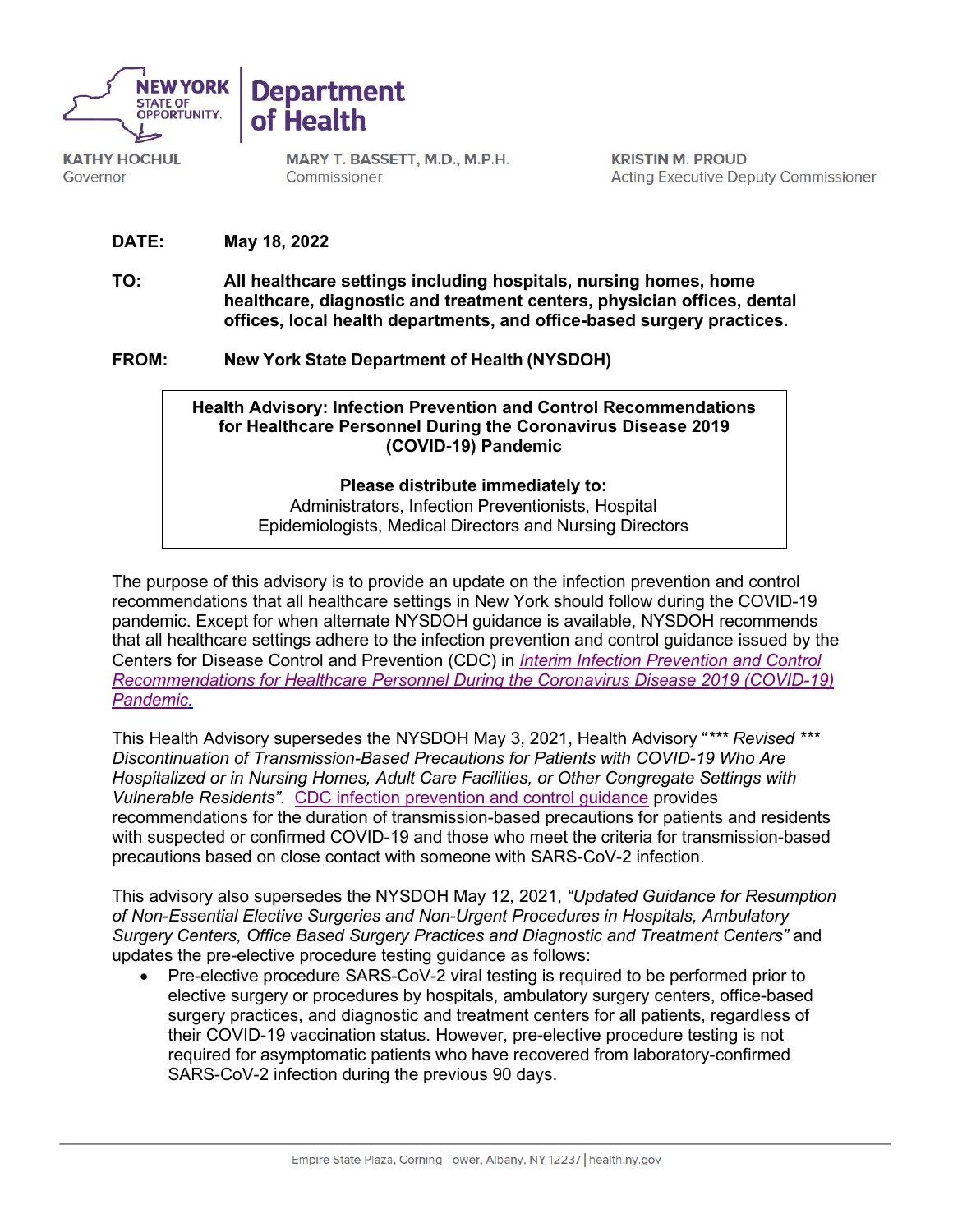- Samples for pre-elective procedure testing should be collected from patients within 1 calendar day of the elective surgery or procedure, and test results must be received and reviewed before conducting the elective surgery or procedure.
- Testing can be done using any nucleic acid amplification test (NAAT) or antigen test authorized by the U.S. Food & Drug Administration. Acceptable test sites include the surgical facility, laboratory, local health department, pharmacy, home, local healthcare provider, or other testing site.
- Patients may provide the results of at-home COVID-19 tests if the facility has implemented policies and procedures to ensure the patient's at-home test(s) were performed correctly, on the correct person, in accordance with the package insert instructions, and within the 1 calendar day timeframe (e.g., photograph of the completed test(s), attestation from the patient).
- For at-home test kits that include instructions for the individual to perform serial testing, the second of the serial tests must be performed within 1 calendar day before the procedure, and the first test must be performed according to the timeframe outlined in the package insert.
- If providers choose to test patients who have recovered from SARS-CoV-2 infection in the prior 90 days, an antigen test instead of a NAAT is recommended because some people may remain NAAT positive but not be infectious during this period. There is no need to test patients who are asymptomatic and recently recovered to prove they are now negative.
- Pre-procedure testing is not required before non-scheduled emergent surgeries or procedures, which are not elective. However, in these situations, a thorough screening and history should be obtained, and appropriate precautions implemented.
- Providers should adhere to other CDC SARS-CoV-2 testing recommendations in th[e](https://www.cdc.gov/coronavirus/2019-ncov/hcp/infection-control-recommendations.html) *[Interim Infection Prevention and Control Recommendations for Healthcare Personnel](https://www.cdc.gov/coronavirus/2019-ncov/hcp/infection-control-recommendations.html)  [During the Coronavirus Disease 2019 \(COVID-19\) Pandemic, Perform SARS-CoV-2](https://www.cdc.gov/coronavirus/2019-ncov/hcp/infection-control-recommendations.html)  [Viral Testing](https://www.cdc.gov/coronavirus/2019-ncov/hcp/infection-control-recommendations.html)*, including recommendations for testing of patients with symptoms of SARS-CoV-2 infection and patients with close contact to someone with SARS-CoV-2 infection.

Facilities should follow applicable CDC and NYSDOH guidance regarding patient visitation with adherence to the more stringent guidance. Available guidance includes the visitation recommendations in the *[CDC Interim Infection Prevention and Control Recommendations for](https://www.cdc.gov/coronavirus/2019-ncov/hcp/infection-control-recommendations.html) [Healthcare Personnel During the Coronavirus Disease 2019 \(COVID-19\) Pandemic](https://www.cdc.gov/coronavirus/2019-ncov/hcp/infection-control-recommendations.html)* and (except for the updates below), the NYSDOH June 7, 2021, *[Interim Health Advisory: Updated COVID-](https://coronavirus.health.ny.gov/system/files/documents/2021/06/hospital_visitation_guidance_06072021.pdf)[19 Updated Guidance for Hospital Visitation and Non-Hospital Employed Patient Support](https://coronavirus.health.ny.gov/system/files/documents/2021/06/hospital_visitation_guidance_06072021.pdf)*. Updates to the June 7, 2021 advisory are as follows:

- Visitors must undergo symptom checks upon entering the facility and shall be denied entry if they report [symptoms of COVID-19,](https://www.cdc.gov/coronavirus/2019-ncov/symptoms-testing/symptoms.html) a positive viral test for SARS-CoV-2 in the prior 10 days, or close contact with someone with SARS-CoV-2 infection in the prior 10 days. Facilities should have an established process to identify and manage individuals with suspected or confirmed SARS-CoV-2 infection, regardless of vaccination status (e.g., individual screening on arrival at the facility or system in which individuals can selfreport any of the above before entering the facility).
- Once in the facility, visitors should generally remain in the patient's room throughout the visit, except when directed to leave by hospital staff. When in other areas of the facility outside the patient's room (e.g., cafeteria, waiting area, rest room), visitors must be appropriately distanced from other patients or staff. Facilities should develop policies